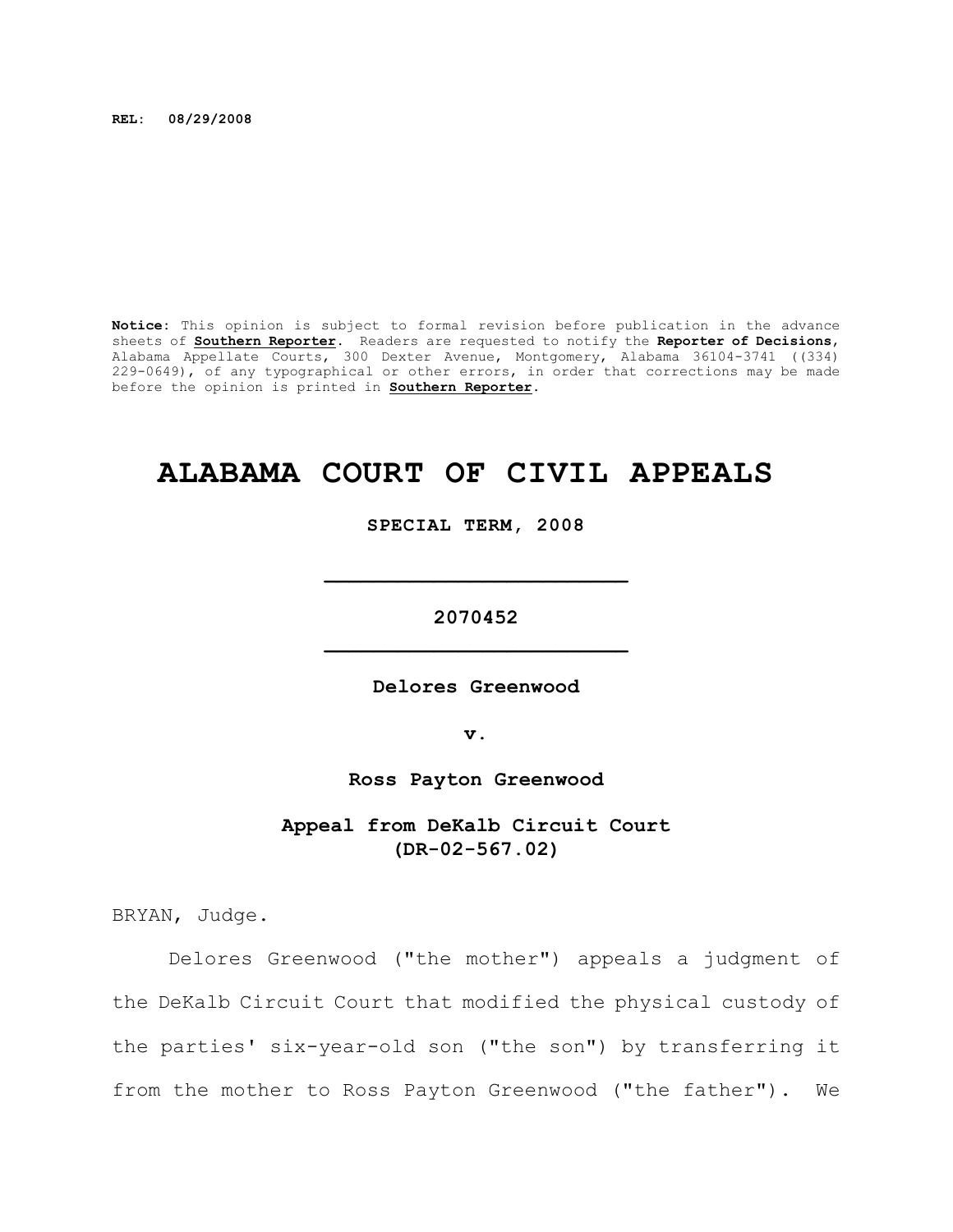dismiss the appeal as being from a nonfinal judgment.

The parties separated in November 2002, and the mother relocated to West Virginia sometime thereafter. The trial court entered a judgment divorcing the parties in July 2003. The divorce judgment awarded the physical custody of the son to the mother and "standard" visitation rights to the father. The son, born on October 10, 2001, is the only child born of the parties' marriage.

On December 8, 2005, the father petitioned the trial court to modify custody of the son by transferring custody from the mother to the father. The father's December 2005 petition also requested that the trial court require the mother to show cause why she should not be adjudged in contempt of court. The father alleged that the mother had violated a prior order of the trial court by, among other things, refusing to provide the father with her address and by denying the father visitation with the son in October 2005 and in November 2005. On January 25, 2006, the mother responded to the father's petition to modify custody by moving the trial court for a change of venue.

On September 12, 2006, the father again petitioned the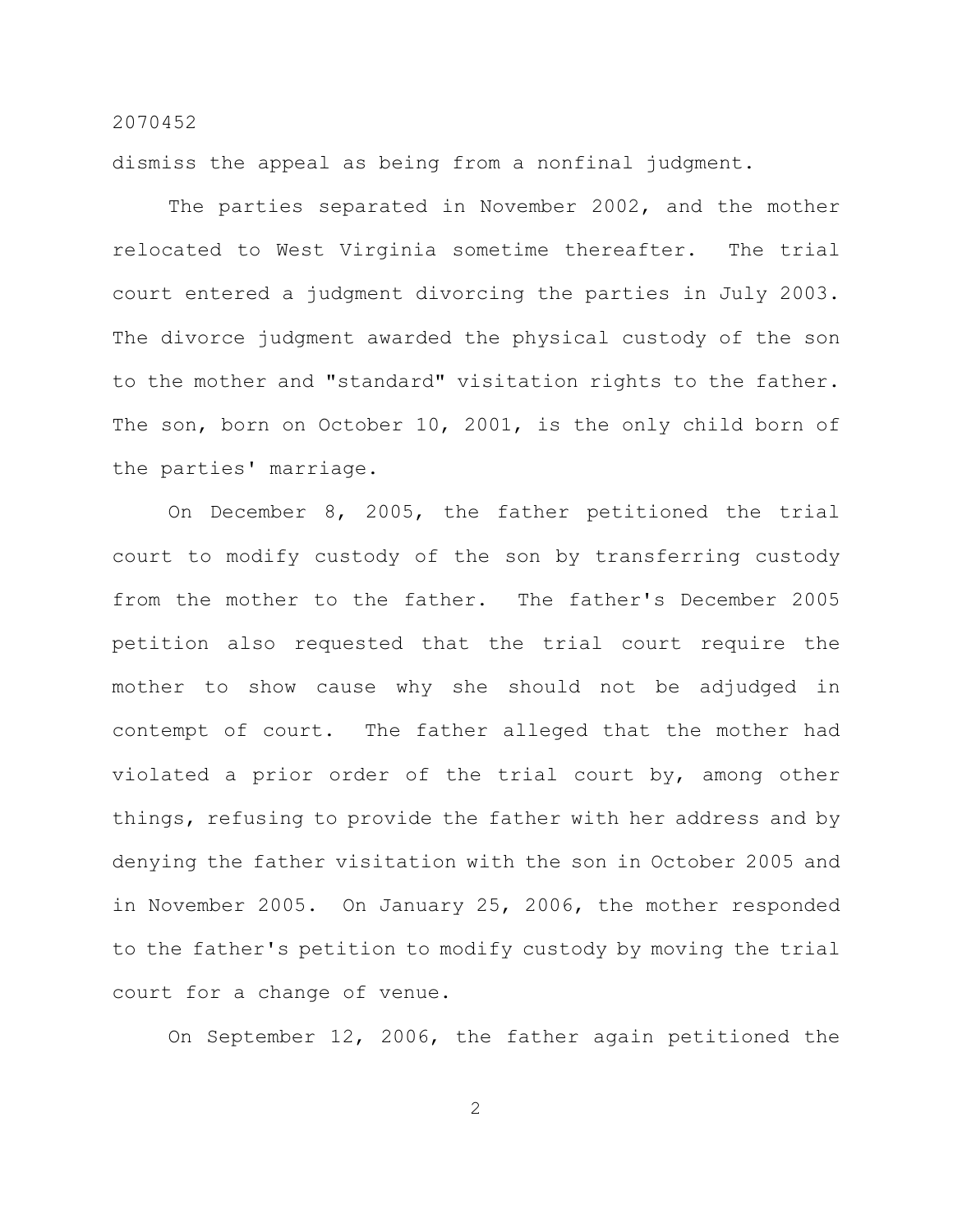trial court to have the mother adjudged in contempt of court because she had, among other things, allegedly "enrolled the [son] in a K4 kindergarten program, which is not mandatory, for the sole purpose of depriving the [father] of his visitation rights." The mother answered the father's petition with a general denial of all allegations contained in the petition.

On December 28, 2006, the father filed with the trial court a "petition to show cause and for temporary custody." The father's December 2006 petition alleged, among other things, that the mother had continued to violate a prior order of the trial court by refusing to disclose the son's address to the father and that the mother had been denying the father any contact with the son. After a hearing on the father's December 2006 petition had been continued because the mother had just recently given birth in West Virginia, the father, on March 27, 2007, filed with the trial court yet another petition requesting temporary custody of the son. The father's March 2007 petition alleged, among other things, (1) that mail that had been sent to the mother's last known address had been returned to the father's attorney marked "not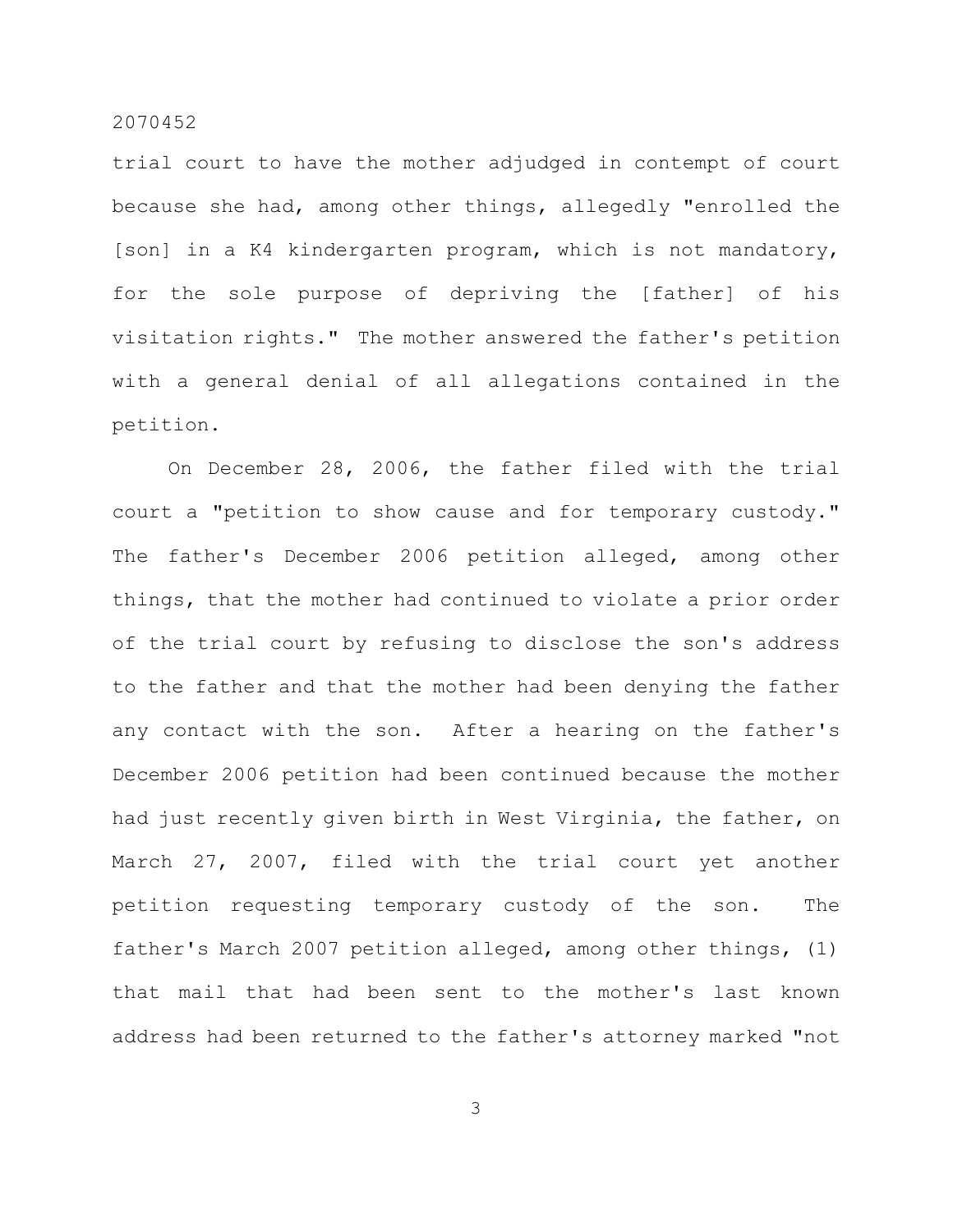known unable to forward" and (2) that "the phone numbers previously provided to [the father] to contact [the son] are no longer in service." The trial court issued an order setting a hearing for May 7, 2007, on the father's March 2007 petition for temporary custody. The trial court heard testimony from only the father at the May 7, 2007, hearing; the mother failed to appear.<sup>1</sup>

On May 9, 2007, the trial court entered an order awarding to the father temporary custody of the son pending further order of the trial court. The trial court's May 2007 order found, in pertinent part:

"6. The [mother] has continued to deny the [father] visitation with the [son] and has continued to refuse to provide the [father] with an address for the [son].

"....

"10. The [father] has no way to contact the [mother] because the phone number he was given has been disconnected.

 $1$ The mother's brief to this court asserts that the notice of the May 7, 2007, hearing was mailed to the "wrong address" and that is why she failed to appear at the hearing. However, the mother testified at trial that the notice had been mailed to the address that she had given to her attorney but that she had moved from that residence in December 2006, apparently without providing her attorney with a forwarding address.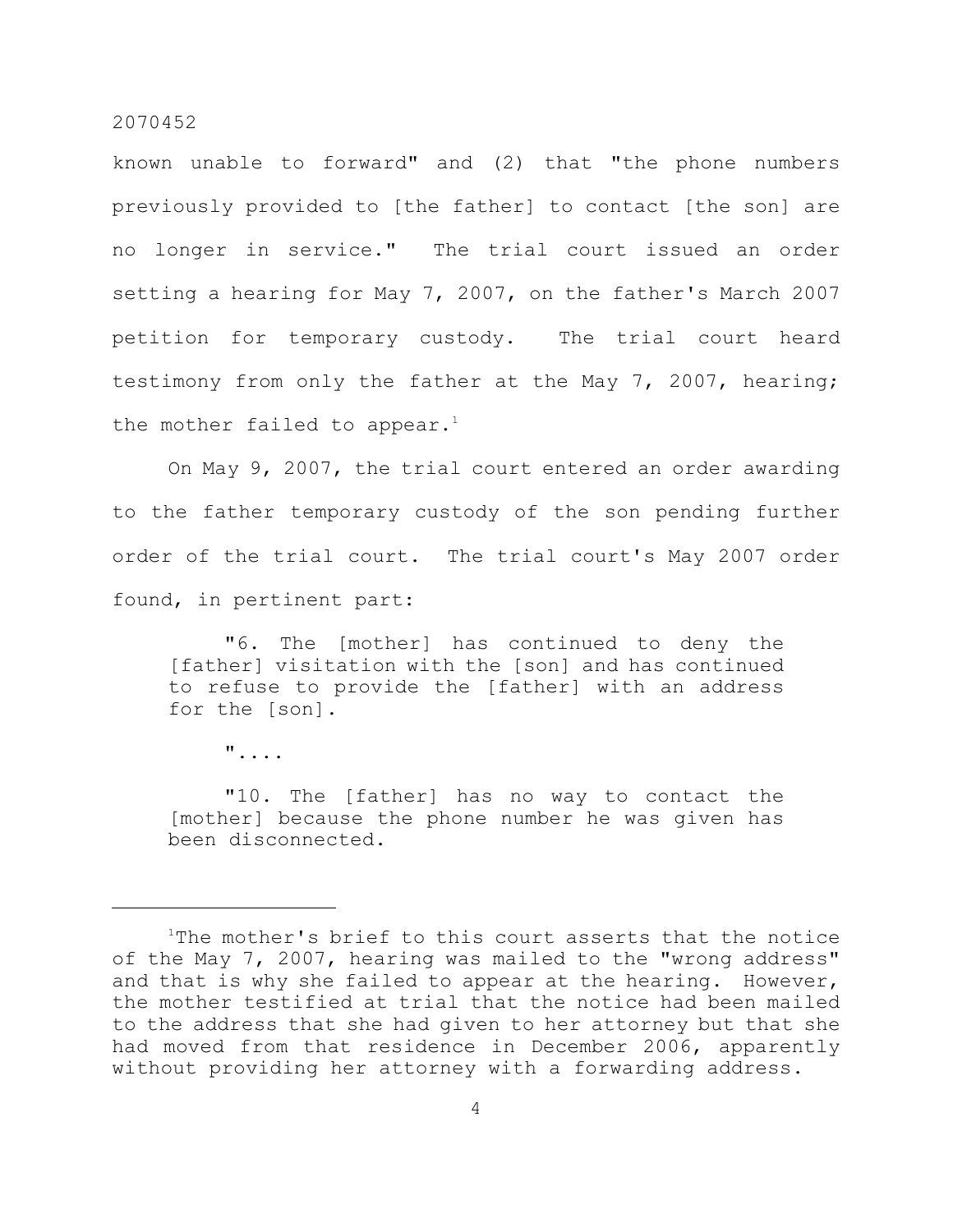"11. Based upon all of the foregoing the Court finds the [mother] has willfully violated previous order of this Court and that the health and physical well-being of the [son] are in danger."

On September 25, 2007, the mother filed an answer to the father's December 2006 and March 2007 petitions for temporary custody. The mother's answer asserted, in pertinent part, that the trial court was an inconvenient forum and that the proceeding should be transferred to the mother's state of residence, West Virginia. Additionally, on September 25, 2007, the trial court held a final hearing on the father's petition to modify custody.

On October 11, 2007, the trial court purported to enter a final judgment modifying the physical custody of the son by transferring it from the mother to the father and awarding the mother supervised visitation with the son on one weekend each month. $^2$  The judgment did not dispose of the father's December

 $2$ The trial court's judgment also provided that

<sup>&</sup>quot;[a]t the end of twenty-four (24) months from the date of this Order, the [mother] shall have additional and unsupervised visitation of one (1) week prior to Christmas in even-numbered years and one (1) week after Christmas in odd-numbered years and two (2) weeks each Summer provided the [mother] furnishes thirty (30) days written notice of the date she intends to exercise said Summer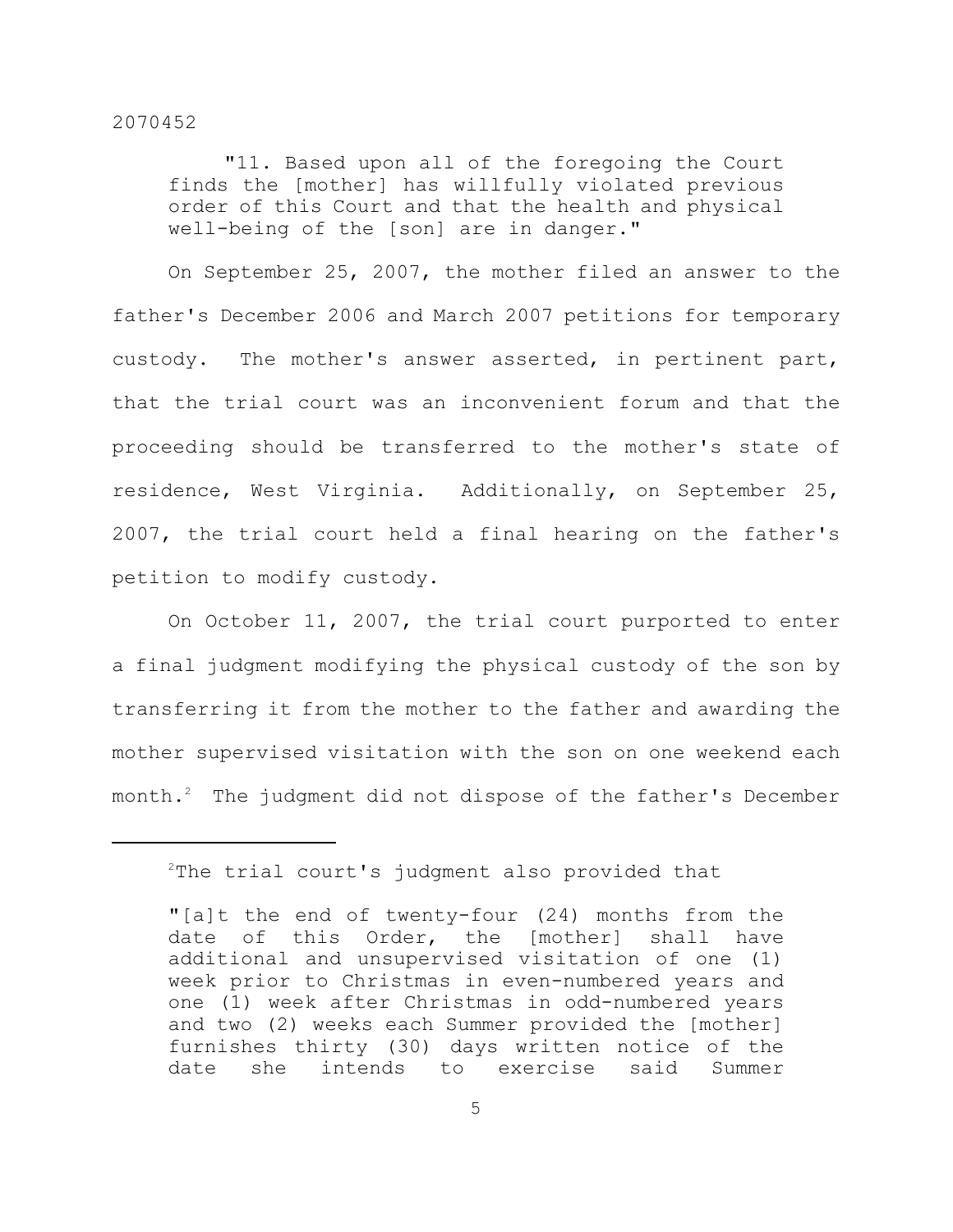2005 and September 2006 petitions that sought to have the mother adjudged in contempt of court for denying the father visitation with the son in violation of a prior trial court order. On October 25, 2007, the mother filed a postjudgment motion. After holding a hearing on the matter, the trial court, on January 2, 2008, entered an order amending its October 11, 2007, judgment by awarding the mother unsupervised visitation with the son. The trial court also amended its October 11, 2007, judgment by requiring the father to "make the [son] available to receive a telephone call from the [mother] each Sunday at 3:00 p.m. Central Standard Time." All other relief requested by the mother in her postjudgment motion was denied. The mother then timely appealed.

The mother raises three issues on appeal. The mother first argues that the trial court erred by failing "to dismiss and transfer these proceedings to the State of West Virginia on the basis of inconvenient forum pursuant to Ala. Code  $[1975]$ , § 30-3B-207...."<sup>3</sup> The mother next argues that the

visitation."

 $3$ Alabama Code 1975, § 30-3B-207, provides, in pertinent part: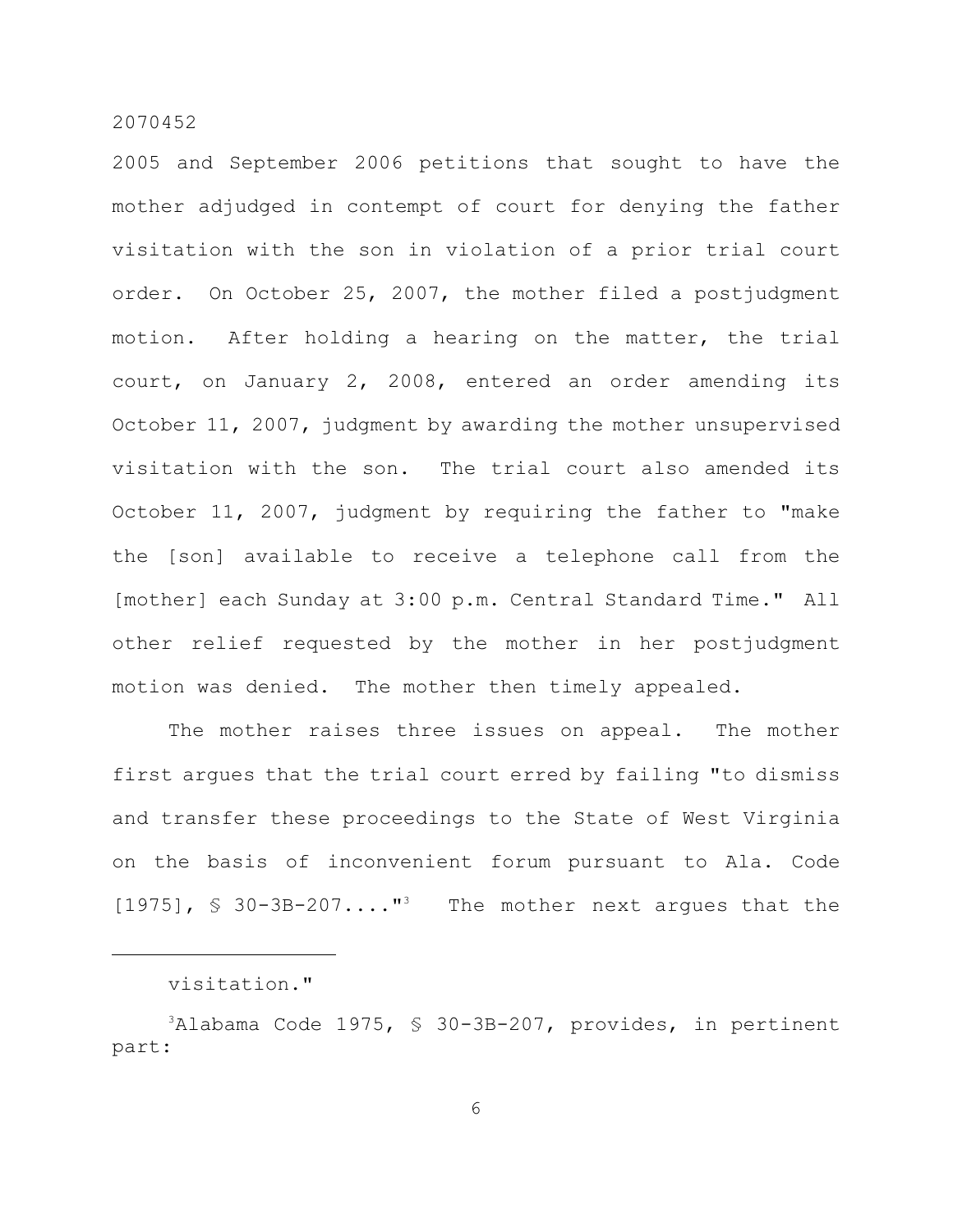trial court erred in finding that a material change in circumstances existed to warrant a modification of custody. Finally, the mother argues that the trial court exceeded its discretion by "restricting the terms and scope of visitation when there is no basis for harm or risk to the [son], or in the alternative, that such limitation is too broad for any alleged concern or risk."

Even though this issue has not been addressed by either party, this court must first determine whether it has jurisdiction over this appeal. "'Jurisdictional matters are

"....

"(c) If a court of this state determines that it is an inconvenient forum and that a court of another state is a more appropriate forum, it shall stay the proceedings upon condition that a child custody proceeding be promptly commenced in another designated state and may impose any other condition the court considers just and proper."

<sup>&</sup>quot;(a) A court of this state which has jurisdiction under this chapter to make a child custody determination may decline to exercise its jurisdiction at any time if it determines that it is an inconvenient forum under the circumstances and that a court of another state is a more appropriate forum. The issue of inconvenient forum may be raised upon the motion of a party, the court's own motion, or request of another court.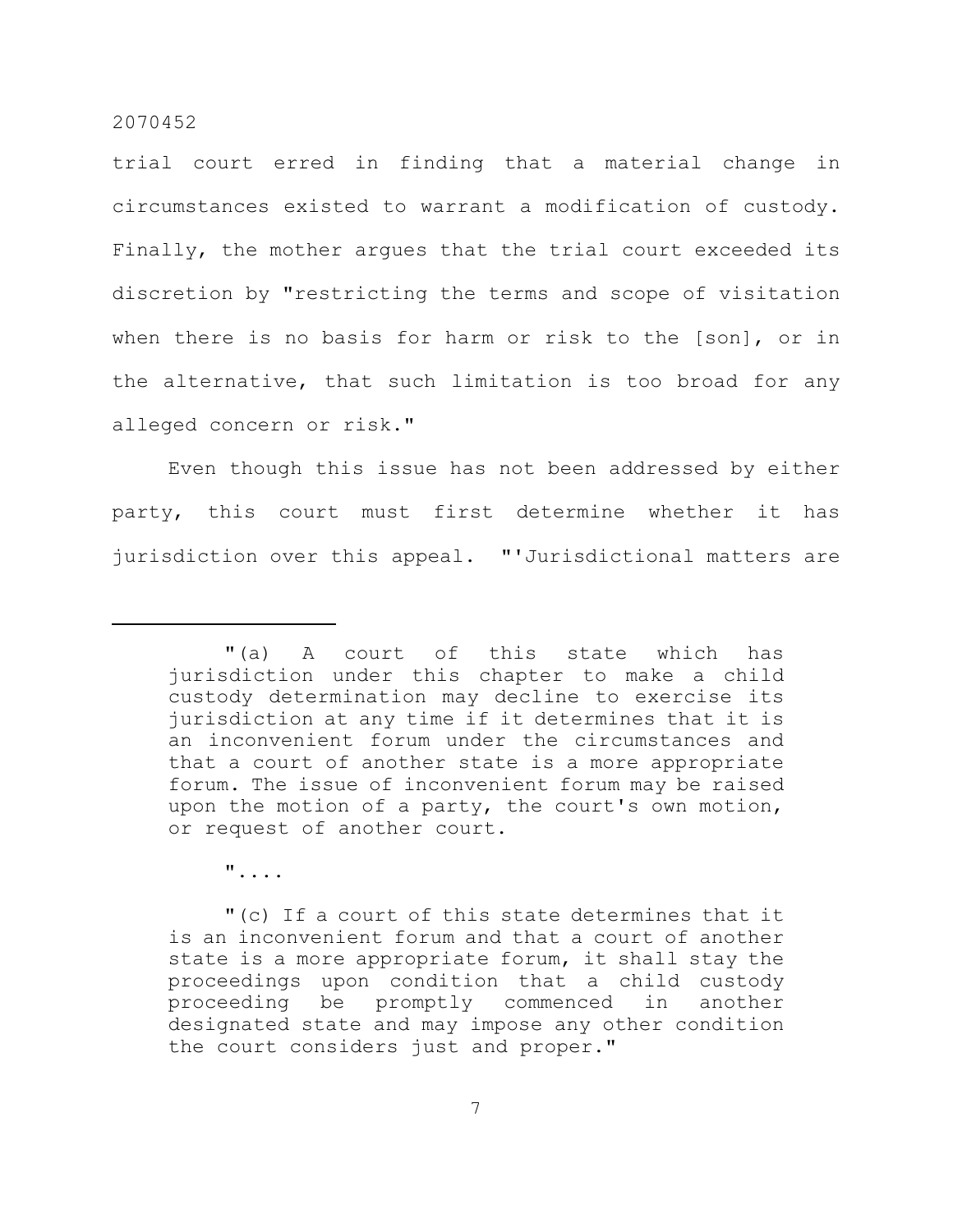of such importance that a court may take notice of them ex mero motu.'" Naylor v. Naylor, 981 So. 2d 440, 441 (Ala. Civ. App. 2007) (quoting McMurphy v. East Bay Clothiers, 892 So. 2d 395, 397 (Ala. Civ. App. 2004)). "The question whether a judgment is final is a jurisdictional question, and the reviewing court, on a determination that the judgment is not final, has a duty to dismiss the case." Hubbard v. Hubbard, 935 So. 2d 1191, 1192 (Ala. Civ. App. 2006) (citing Jim Walter Homes, Inc. v. Holman, 373 So. 2d 869, 871 (Ala. Civ. App. 1979)). "[A] final judgment is a 'terminal decision which demonstrates there has been a complete adjudication of all matters in controversy between the litigants.'" Dees v. State, 563 So. 2d 1059, 1061 (Ala. Civ. App. 1990) (quoting Tidwell v. Tidwell, 496 So. 2d 91, 92 (Ala. Civ. App. 1986)).

In the present case, the father's December 2005 and September 2006 contempt petitions –- that, for all that appears in the record, were never ruled upon by the trial court -- were intertwined with the father's custodymodification petitions. "[D]uring a postdivorce proceeding, [if] the trial court fails to rule on every pending contempt motion, its failure to do so ... affect[s] the finality of the